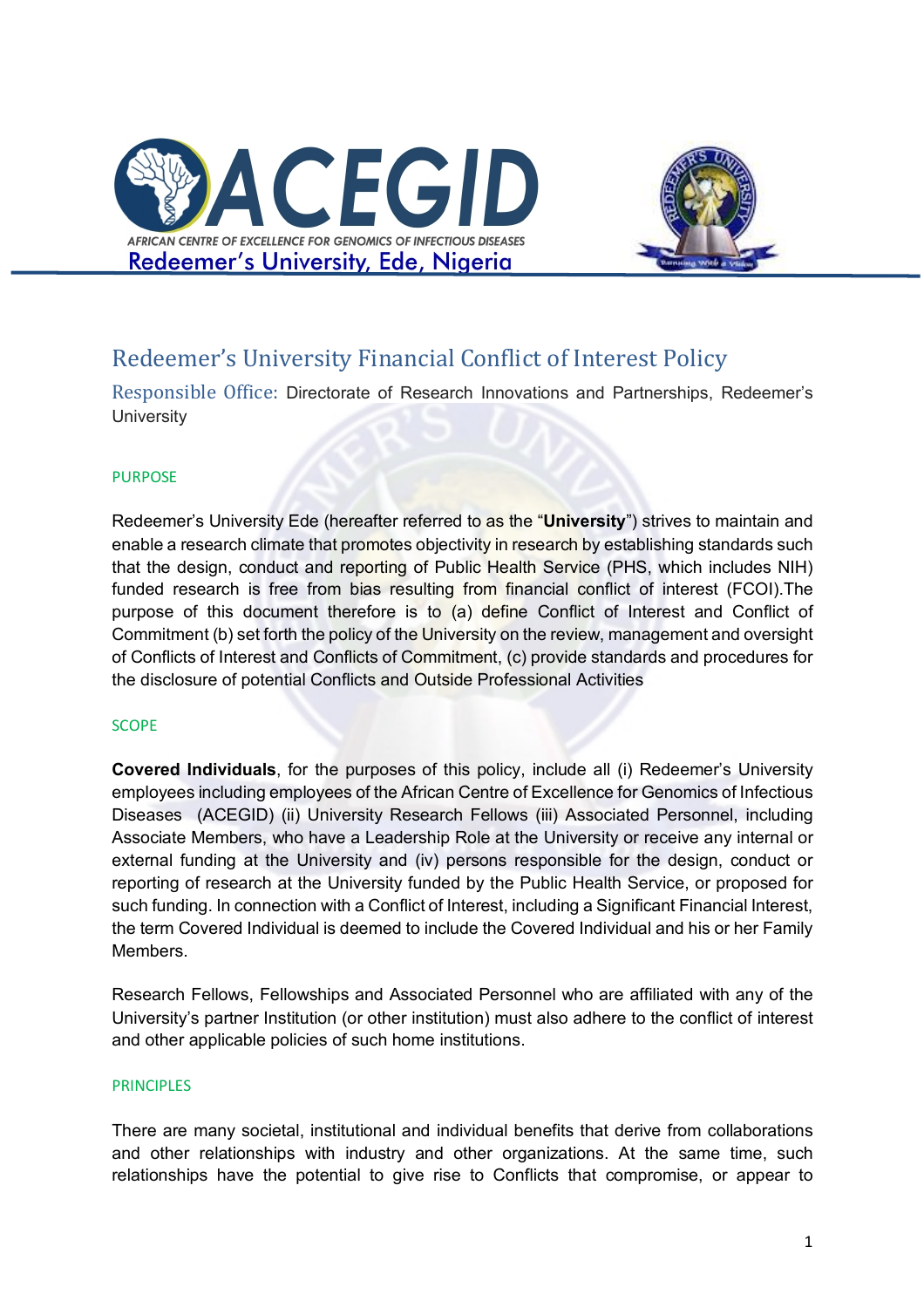compromise, the integrity and objectivity of research and business decision-making. The appearance of a Conflict may undermine public trust and the University's mission.

#### **POLICY**

The University encourages its scientific and administrative staff to participate in Outside Professional Activities that further its mission, provide productive collaborations and promote the practical application of scientific discoveries. It is the policy of the University that all Conflicts of Interest and Conflicts of Commitment be identified, disclosed and appropriately managed. In addition, the University recognizes the central role of training in all aspects of this policy for all research investigators in maintaining compliance to the policy.

#### CORE REQUIREMENTS

Covered Individuals must never let personal, financial, business or other interests influence or appear to influence their business dealings or decisions they make on behalf of the University.

Transparency and disclosure are fundamental to managing actual or potential Conflicts of Interest.

Covered Individuals must comply with the approval and disclosure requirements detailed in this policy.

Covered Individuals must disclose actual or potential Conflicts of Interest, including Outside Activities such as Consulting, by reporting using standard University FCOI disclosure forms annually or at the time of any change, which is reviewed by the CRO as described below in this policy. Covered Individuals are required to participate in any required training programs related to compliance with this policy.

Covered Individuals responsible for the design, conduct or reporting of research at the University funded by the Public Health Service (PHS) are required to complete Conflict of Interest training prior to engaging in PHS-funded research and at least every four years, and immediately under the designated circumstances including when the policy changes in a manner that affects such a Covered Individual's requirements; when such a Covered Individual is new to the University; when the Institution finds that such a Covered Individual is not in compliance with this policy or a conflict of interest management plan.

#### DEFINITIONS AND ACRONYMS

### **Core Definitions**

### **Conflict of Interest** means:

A situation in which a Covered Individual, or a member of the Covered Individual's Family, has a Significant Financial Interest or non-financial interest that may compromise, or provide the incentive to compromise, the Covered Individual's behavior in the conduct of his or her activities at the University, the Covered Individual's decisions on behalf of the University, or the Covered Individual's influence over his or her associates at the University.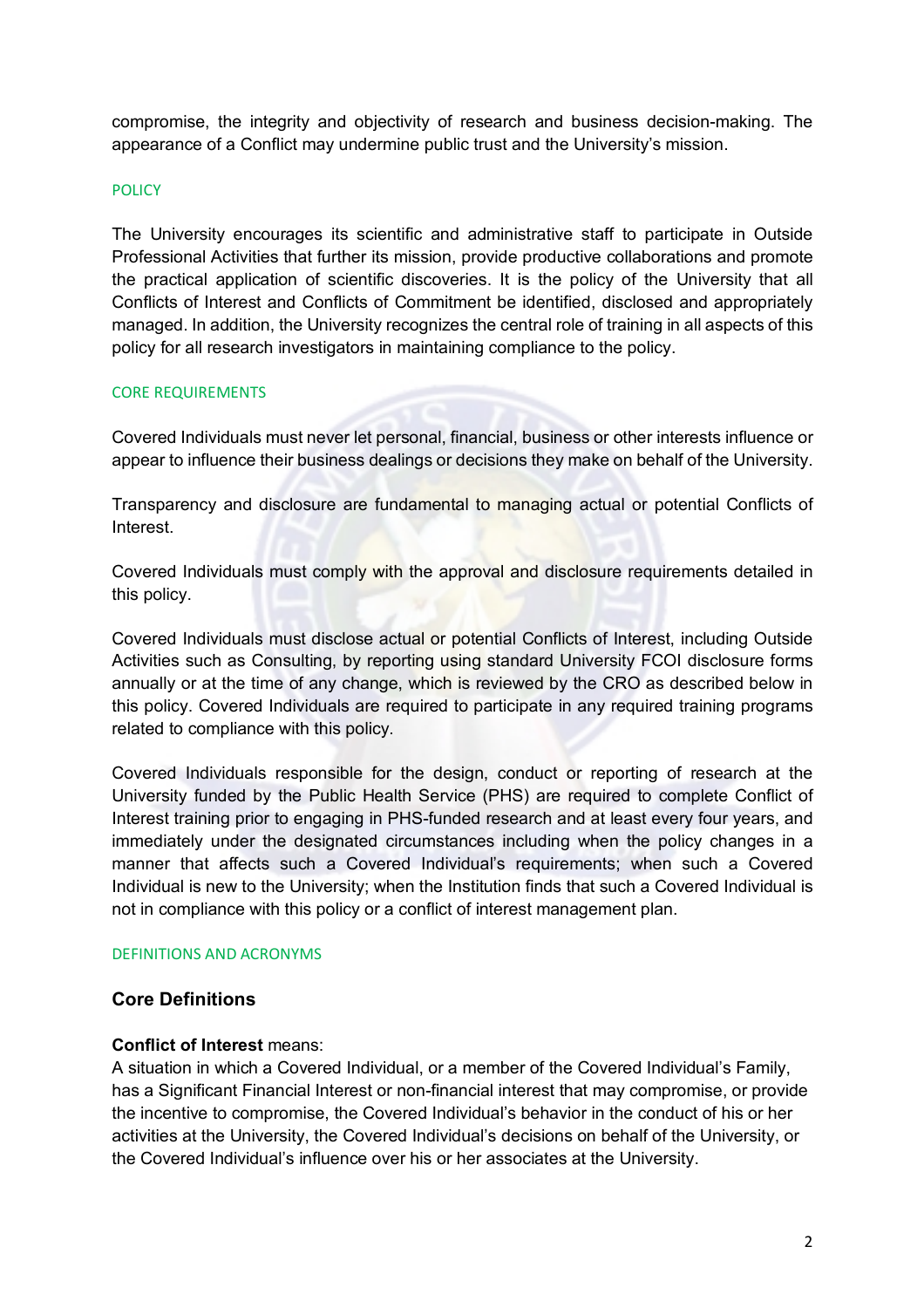A financial interest related to research means a financial interest in the sponsor, the product or service being tested, or any other financial interest that reasonably appears to be related to the Investigator's institutional responsibilities:

An institutional Conflict of Interest involving human subjects research means a situation in which the financial investments or holdings of the University, gifts/charitable donations in support of research made to the University or the personal financial interests or holdings of Covered Individuals with a Leadership Role may affect or reasonably appear to affect University processes for the design, conduct, reporting, review or oversight of human subjects research.

A Conflict of Interest may be real, potential or apparent.

### **Conflict of Commitment** means:

A situation where a Covered Individual's commitment to Outside Professional Activities adversely affects his or her capacity to meet his or her responsibilities at the University. A Conflict of Commitment is perceptible because of a reduction of the Covered Individual's time and intellectual energies devoted to University activities. Whenever a Covered Individual's Outside Professional Activities exceed the permitted limits of his or her Outside Professional Activity Time Allowance (as defined herein), or whenever an employee's primary professional loyalty is not to the University, a Conflict of Commitment exists. Certain Institute Members and Associated Personnel are required to meet the teaching and other obligations of their Home Institutions and such obligations are not considered Conflicts of Commitment.

**Conflicts** means, collectively, Conflicts of Interest and Conflicts of Commitment.

# **Other Definitions**

Associate Members means faculty of the University who are employees of the University's Partner Institution and are formally appointed every two years as Associate Members of the University. Associate Members are active participants at the University, who may attend regular scientific meetings and collaborate on projects, and are eligible for University funding.

Associated Personnel means those Associate Members, Visiting Faculty, Associated Staff and University Scientific Trainees who are members of the University community, but are not University employees (i.e., are not paid through the University payroll system or eligible for University employee benefits).

Associated Staff means scientific or administrative personnel who are from the labs of ACEGID or any of its satellite facilities that have formal appointments bearing the University name but may not necessarily be under the University's payroll.

University Scientific Trainee means (i) any graduate student or postdoctoral scholar from a University Partner Institution who spends more than 20 hours per week at the University, (ii) any postdoctoral associate or fellow who is a University employee (i.e., is on the University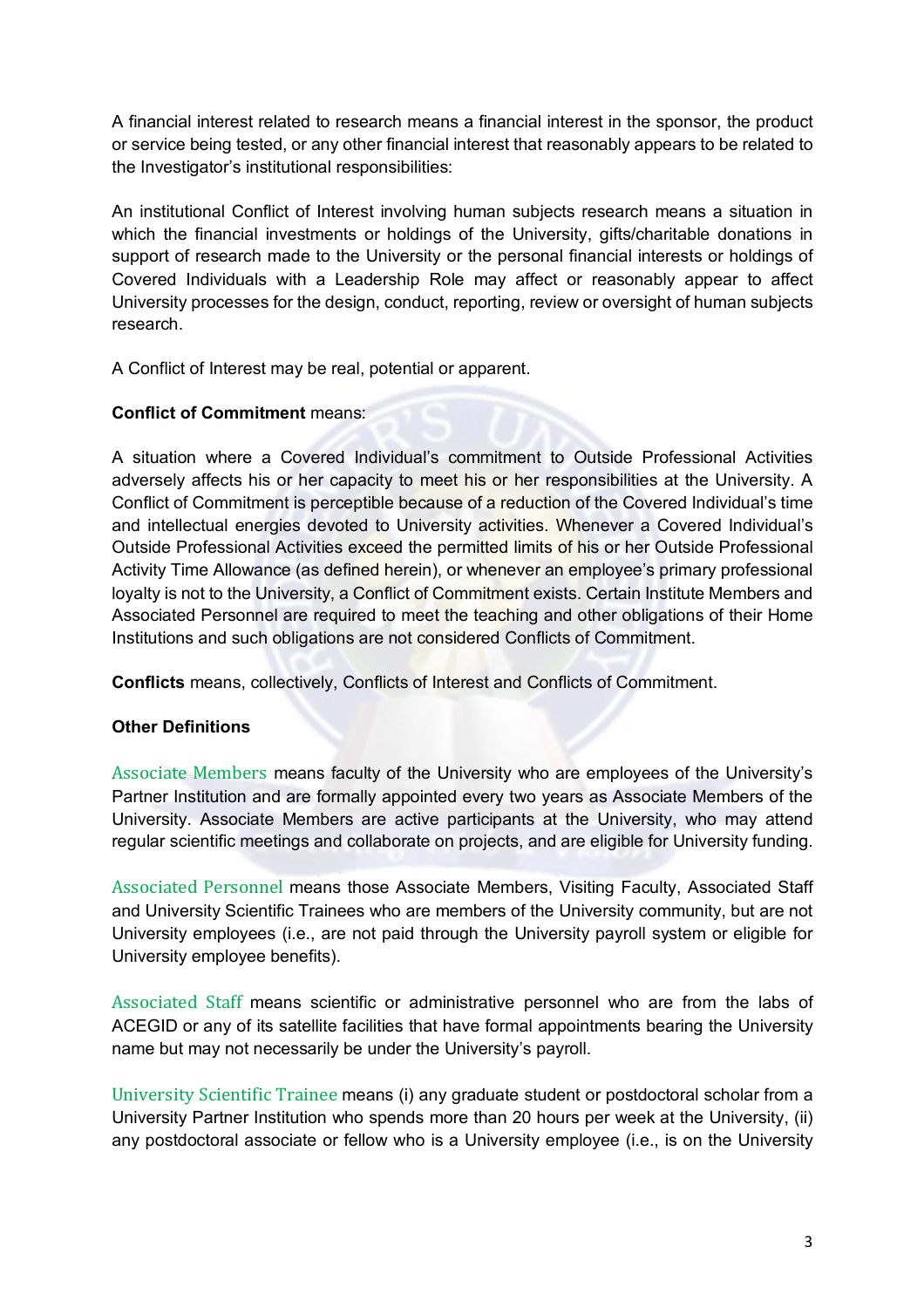payroll and eligible for University benefits) or (iii) any graduate student or postdoctoral scholar who is mentored by a Core University Member.

Business means any commercial enterprise operated for the purpose of earning a profit by providing a product or service, including a corporation, partnership, sole proprietorship, trust or other legal entity.

Compliance Officer means the University's Chief Compliance Officer, who serves as a subject matter expert in connection with this policy.

Conflicts Advisory Committee (CAC) means the committee that provides scientific and technical advice to the CRO, reviews decisions of the CRO as requested and assists the CRO in making decisions regarding the management of Conflicts. The CAC may seek internal and external counsel on relatedness and Conflicts issues, as needed. The CAC shall be appointed by the CRO and will meet as needed.

Covered Individuals, for the purposes of this policy, has the meaning set forth above under "Scope."

CRO means the University's Conflict Review Officer, who has primary responsibility for the implementation and enforcement of this policy and appoints and chairs the CAC. The CRO will have access to internal and external legal counsel and scientific advisors in the event that issues arise that require such expertise. The CRO shall be appointed by the University Vice Chancellor and is currently the Chief Operating Officer.

ELT means the Executive Leadership Team of the University.

Family Member means the spouse or significant other living in the same household and any minor or dependent children of a Covered Individual.

Interested Organization means any outside organization (i) in which a Covered Individual has a financial or fiduciary interest or an Official Position, and the Covered Individual's job duties involve or could involve the organization; (ii) which uses, or might potentially use, technology used, owned or developed at the University; (iii) with which the University has direct business dealings or (iv) which has among its founders any Institute Member or Associate Member.

Leadership Role means a role at the University that includes the authority to direct the work of any other individual or team, make decisions on behalf of the University, including but not limited to authorize a business engagement and initiate a contract with a third party, or serve on any institutional level committee.

Official Position means any position having authority to direct or control a material segment of the operation or management of a Business, including executive positions or serving on the Board of Directors.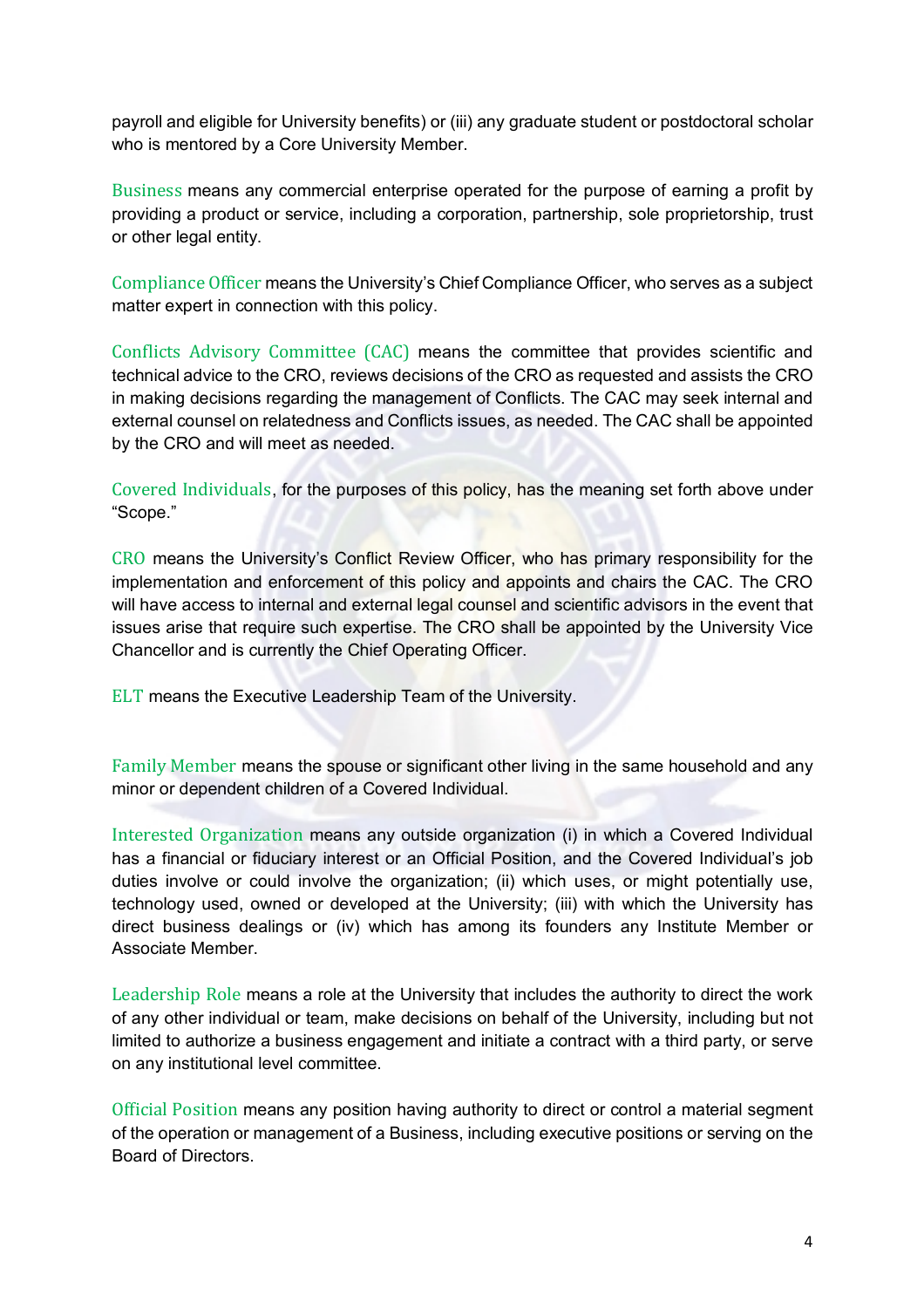Outside Interest means any right to compensation, financial interest or equity position in any Business. Examples of financial interests include, but are not limited to, stock, stock options and the right to receive remuneration, such as salary, consulting fees, allowances, discounts and the like. Excluded from this definition is an interest arising solely by reason of investment by a mutual fund, pension fund or other institutional investment fund or a blind trust over which the Covered Individual does not exercise control.

Outside Professional Activities means activities engaged in by a Covered Individual outside of the University in a formal capacity. Outside Professional Activities may be compensated or uncompensated and must be disclosed under in accordance with the terms and processes of this policy.

Outside Professional Activity Time Allowance means the amount of time a Covered Individual is permitted to spend engaged in Outside Professional Activities.

Institute Members, Associate Members and Visiting Faculty are permitted to devote time to Outside Professional Activities as permitted by their home institutions. Prior to engaging in consulting, Institute Members, Associate Members and Visiting Faculty must follow the institutional review process detailed in the University Consulting Policy.

University scientific and administrative employees at the level of senior director or higher are permitted to devote up to four hours per week during University working hours and additional time outside of their normal working hours to Outside Professional Activities. Prior to engaging in consulting, such University employees must follow the institutional review process detailed in the University Consulting Policy.

All University scientific and administrative employees are permitted to engage in Outside Professional Activities outside of their normal working hours. University Scientific Trainees must obtain the written approval of their supervisors prior to engaging in such activities. Prior to engaging in consulting, all University employees and University Scientific Trainees must follow the institutional review process detailed in the University Consulting Policy.

Significant Financial Interest means (i) for a publicly traded entity, anything of monetary value, including salary, royalties or other payments in the preceding 12 months and the value of any equity interest as of the date of the disclosure, that when aggregated for the Covered Individual and his/her Family Members exceeds \$5,000; (ii) for a non-publicly traded entity, anything of monetary value, that when aggregated for the Covered Individual and his/her Family Members exceeds \$5,000 or when the Covered individual or Family Member holds any equity interest. Excluded from this definition is an equity interest arising solely by reason of investment by a mutual fund, pension fund or other institutional investment fund or a blind trust over which the Covered Individual does not exercise control.

Sponsored Research means research, training or instructional projects involving funds, materials, services or other compensation from a source outside of the University.

Technology means a diagnostic, therapeutic, medical or surgical procedure and any process, method, compound, drug, device, invention or other intellectual property.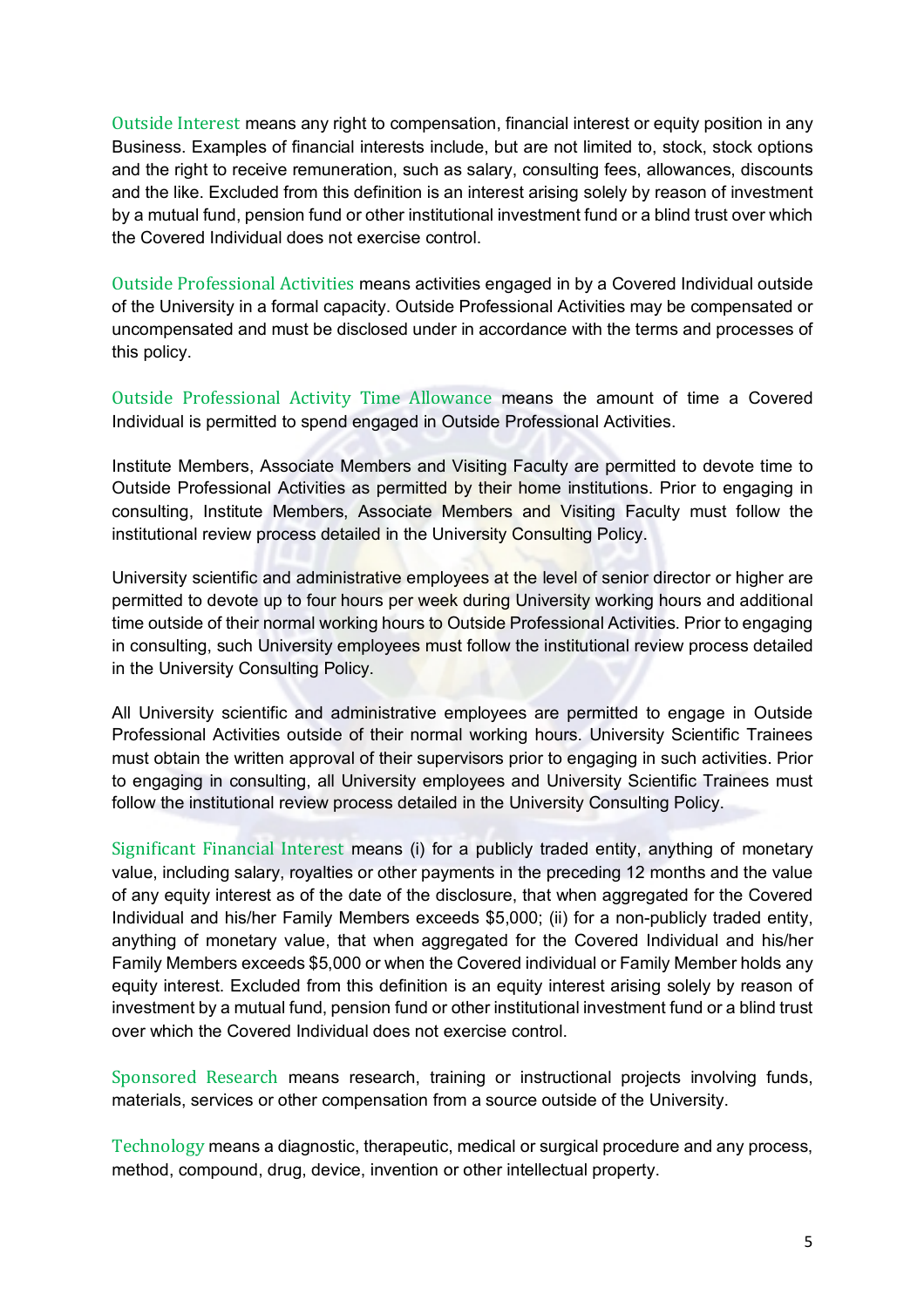Third Party Travel means travel that is reimbursed or sponsored by a third party, excluding travel reimbursed or sponsored by a Federal, state or local government agency, an institution of higher education, an academic teaching hospital, a medical center or a research institute that is affiliated with an institution of higher education.

Visiting Faculty means a faculty member of the University community who has gained access to the University after signing a visiting scientist agreement. Visiting Faculty contribute to the intellectual life and research of the University, but are not Institute Members or Associate Members.

**GUIDANCE FOR COVERED INDIVIDUALS: DISCLOSURE TO AND PRIOR APPROVAL BY THE CRO** 

The following table details the Outside Professional Activities and other interests that must be disclosed to and/or approved in advance by the CRO (or other approval body noted).

| <b>Interest or Activity</b>                                                                                                                                                                                                         | <b>CRO</b><br><b>Required</b> | <b>Disclosure to Prior Approval</b><br><b>by</b><br><b>Required</b> | <b>CRONotes</b>                                                                                                |
|-------------------------------------------------------------------------------------------------------------------------------------------------------------------------------------------------------------------------------------|-------------------------------|---------------------------------------------------------------------|----------------------------------------------------------------------------------------------------------------|
| Ownership Interests in Interested<br><b>Organizations</b><br>(includes:<br>stocks, YES<br>equity, options) <sup>1</sup>                                                                                                             |                               | <b>YES</b>                                                          | *For<br>Significant<br>Financial Interests <sup>1</sup>                                                        |
| Non-<br>in<br>Ownership<br><b>Interests</b><br>Interested Organization                                                                                                                                                              | <b>YES</b>                    | <b>NO</b>                                                           | *For<br>Significant<br>Financial Interests <sup>1</sup>                                                        |
| <b>Official</b><br><b>Positions</b> in<br><b>Interested YES</b><br>Organizations (e.g., an executive<br>position or board membership)                                                                                               |                               | <b>YES</b>                                                          |                                                                                                                |
| Official Positions in Non-Interested YES<br>Organizations (e.g., an executive<br>position or board membership for a<br>Business or not-for-profit organization)                                                                     |                               | <b>YES</b>                                                          |                                                                                                                |
| Consulting with an<br><b>Interested</b><br>Organization or other Business<br>(including:<br>advisory consulting, YES<br>speaking in a closed meeting or forum<br>organized by a company, serving on a<br>scientific advisory board) |                               | <b>YES</b>                                                          | Refer to procedures<br>under the University<br>Consulting Policy.<br>Approval<br>by<br><b>ELT</b><br>required. |

# **A. Outside Professional Activities and Interests**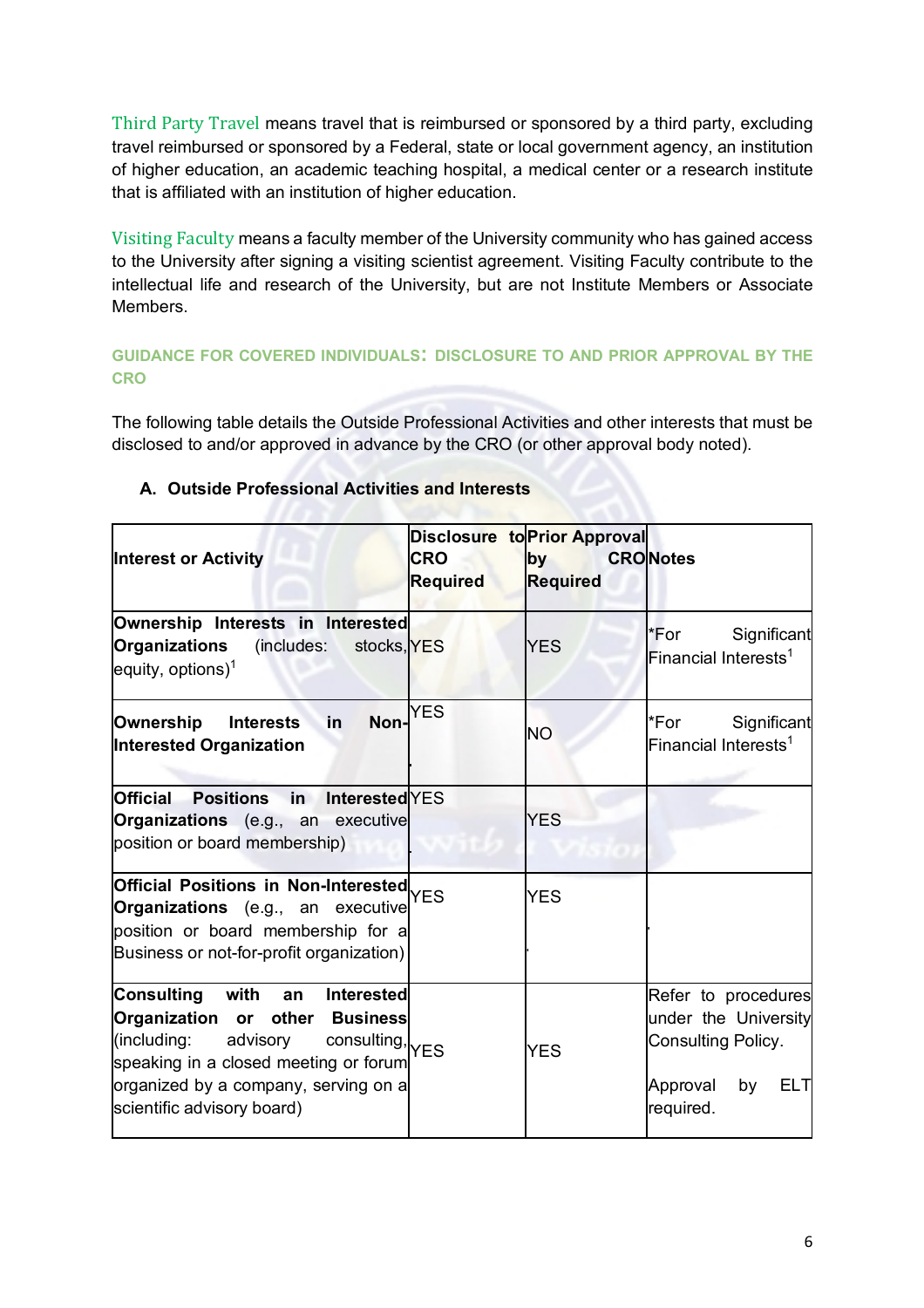| Remuneration Paid by an Interested<br>Organization to a Covered Individual $_{\mid \! \! \! \mid E \, \! \! \! }$ |  | <b>YES</b> | Includes<br>remuneration of any<br>amount and any type |
|-------------------------------------------------------------------------------------------------------------------|--|------------|--------------------------------------------------------|
|-------------------------------------------------------------------------------------------------------------------|--|------------|--------------------------------------------------------|

 $1$  Excluded are interests arising solely by reason of investment by a mutual fund, pension fund or other institutional investment fund or a blind trust over which the Covered Individual does not exercise control.

| <b>Remuneration Paid</b><br>by an<br><b>Interested</b><br> Organization to a Covered Individual's∣YES <u>Y</u> ES<br><b>Family Member</b>                                                                                                                                                                    |            | Includes remuneration<br>of<br>any<br>amount and any type                                                                                                                                                                                                                                                                                                                                             |
|--------------------------------------------------------------------------------------------------------------------------------------------------------------------------------------------------------------------------------------------------------------------------------------------------------------|------------|-------------------------------------------------------------------------------------------------------------------------------------------------------------------------------------------------------------------------------------------------------------------------------------------------------------------------------------------------------------------------------------------------------|
| Activities for Government or Not-for-Profit<br>Agencies (e.g., NIH study section, committee YES NO<br>partner institution)                                                                                                                                                                                   |            |                                                                                                                                                                                                                                                                                                                                                                                                       |
| Participating in research involving<br>an<br>invention licensed by the University in<br>which you are a named inventor, or having YES<br>influence on business decisions about<br>your licensed invention (regardless of<br>whether it is owned by the University, home<br>institution or other entity)      | <b>YES</b> |                                                                                                                                                                                                                                                                                                                                                                                                       |
| Disclosure and/or Use of Unpublished<br>Information in an Outside Professional<br>Activity (e.g., sharing University confidential,<br>unpublished or proprietary information or YES YES<br>research results with a Business for whom the<br>Covered Individual is providing consulting or<br>other services) |            | Requirements<br>do<br>not<br>apply to scientific presentations,<br>unless the content is the result of<br>an industry or other collaboration<br>that has its own contract<br>requirements.<br>University unpublished/confidential<br>information must not be shared<br>with<br>a Business without<br>thel<br>protection<br>οf<br>non-disclosure or confidential<br>disclosure<br>agreement (NDA/CDA). |
| Legal Actions (e.g., service as expert or fact YES NO* lawsuit<br>witness)                                                                                                                                                                                                                                   |            | *Unless one of the parties to the<br>is<br>Interested<br>an<br>Organization.                                                                                                                                                                                                                                                                                                                          |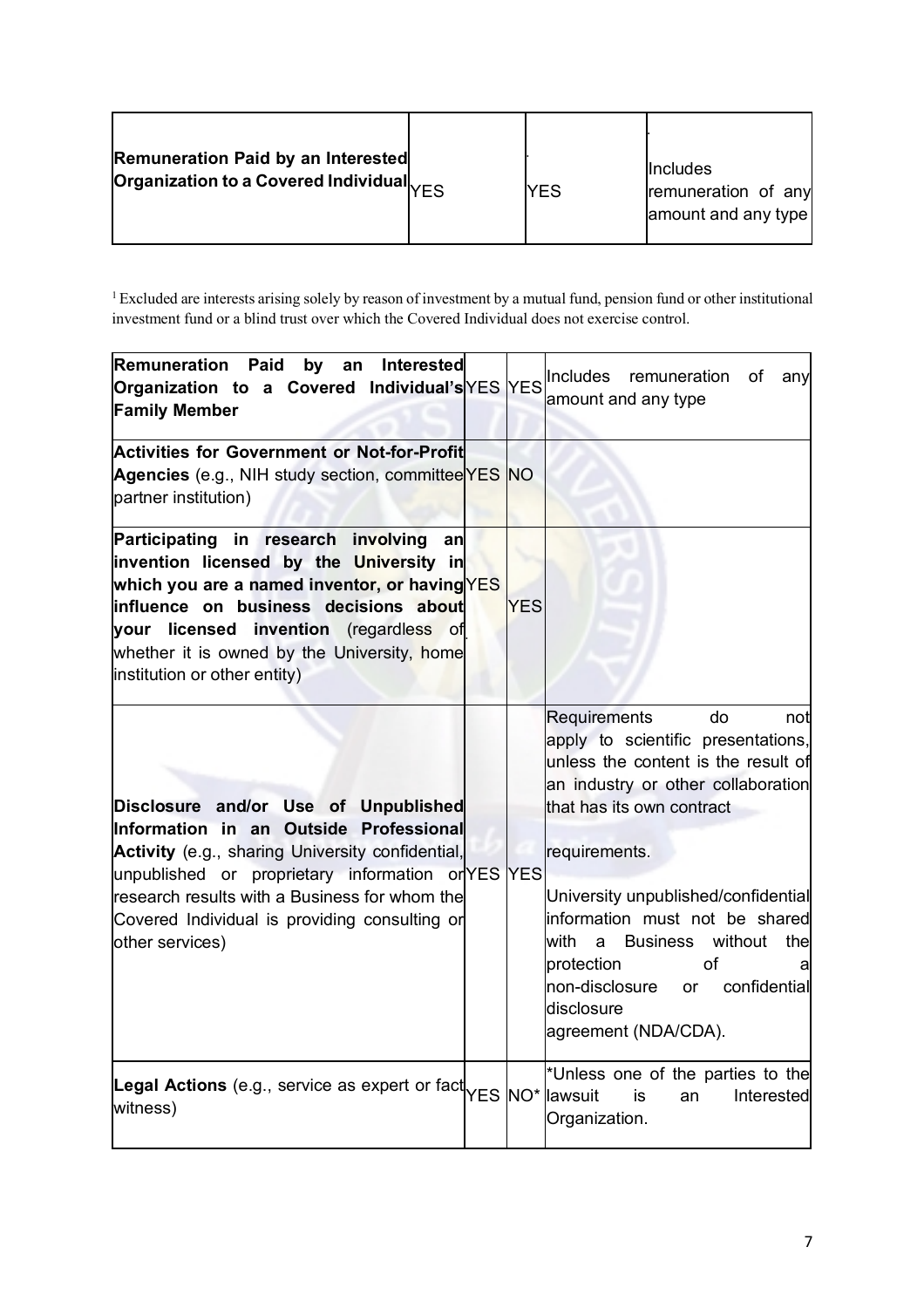| <b>Prolonged Absence</b> (i.e., a commitment<br>outside of the University that involves frequent<br>WES YES prolonged absences that are<br>or prolonged absence on non-University<br>business                                   |  | *Allowable exceptions<br>include: instructional or research<br>activities performed in the course<br>of normal faculty leave; and any<br>allowable under<br>general employment law<br>andl<br>University policy. |
|---------------------------------------------------------------------------------------------------------------------------------------------------------------------------------------------------------------------------------|--|------------------------------------------------------------------------------------------------------------------------------------------------------------------------------------------------------------------|
| <b>Engagements Limiting Scope of Activity at</b><br>the University (e.g., an arrangement with a<br>non-University affiliated entity that limits the YES YES<br>Covered Individual's performance of research<br>or other duties) |  |                                                                                                                                                                                                                  |

### **B. Research Conflicts of Interest**

Research Conflicts of Interest must be disclosed and prior approval by the CRO is required. A Research Conflict of Interest exists when both of the following conditions are true:

1. The Covered Individual is named on a protocol or research plan as an investigator, or is involved in the interpretation of outcomes tests or data analysis, or will be named as an author on publications of the study results; and

2. The organization with which the Covered Individual has a relationship can be reasonably seen as having an interest in the conduct or outcome of the research.

The following situation(s) are NOT permitted:

1. A Covered Individual entering into an agreement with a Business that prohibits or unduly limits publication or evaluation of research by reviewing entities, or that links payment to favorable research results or that would require disclosure of confidential or unpublished information to the Business.

2. Any Outside Professional Activity by a Covered Individual that would limit the University's research rights.

3. Any use of University resources for an Outside Professional Activity of a Covered Individual.

### **C. Business Conflicts of Interest**

When both of the following conditions are true, a Covered Individual is deemed to have a Business Conflict of Interest and must recuse himself or herself from the decision-making process and the recusal must be documented in writing: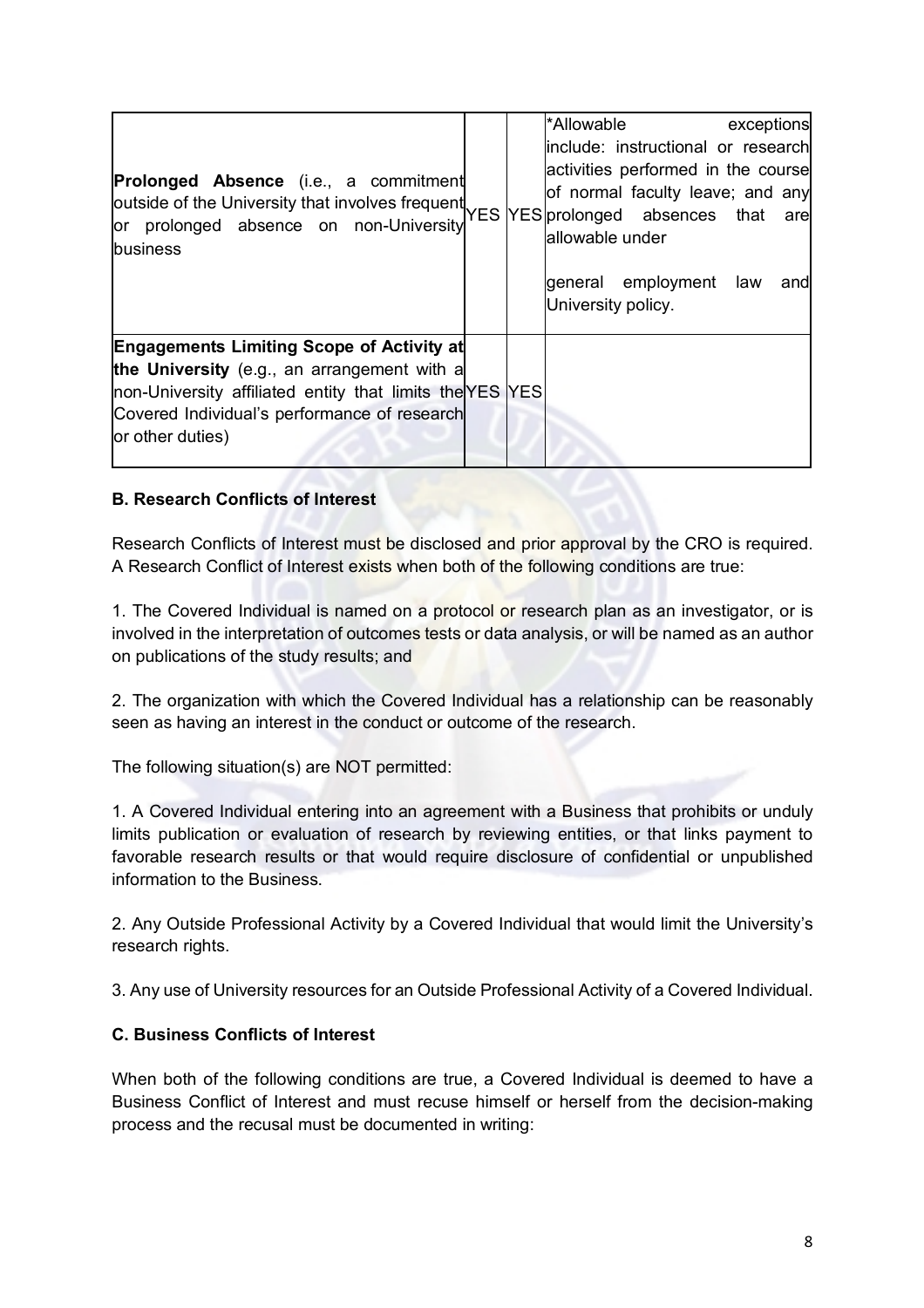1. The Covered Individual or his or her Family Member has a Significant Financial Interest or Outside Interest in, or an Official Position at, an Interested Organization with which the University is engaged in business discussions; and

2. The Covered Individual has the authority to influence the University's business decisions involving the Interested Organization.

# **D. Conflict of Interest in Supervision and Outside Professional Activities of Trainees**

The impact of a mentor's or supervisor's Conflict of Interest on trainees (including, but not limited to, University Scientific Trainees) and other University employees is of special concern to the University. The extent and quality of the training experience provided to a trainee or other employee should not be diminished because of his/her mentor's or supervisor's Outside Interests or Significant Financial Interests. The training experiences of trainees and other employees are expected to incorporate the values of objectivity in research and reflect the importance of public trust.

A Conflict of Interest exists when:

1. A Covered Individual or his or her Family Member has an Outside Interest in an organization that can reasonably be seen as having an interest in the work performed by a trainee or other employee; and

2. The Covered Individual is a mentor or supervisor to the trainee or employee.

Before beginning a research project, the mentor or supervisor must provide his or her trainee or other employee with a clear description of any Outside Interest or Significant Financial Interest the mentor or supervisor has in a Business that may be affected by the outcome of research performed by the trainee or other employee.

Part-time involvement of trainees (including, but not limited to, University Scientific Trainees) and other University employees in the Outside Professional Activities of Institute Members and Associate Members may, under certain conditions, offer the potential for substantial benefits to the education and professional development of the trainee or employee. In each case of such involvement, the arrangement must be disclosed in advance to the CRO and reviewed and approved by the ELT. In considering such arrangements, Institute Members and Associate Members should be guided by the need to avoid Conflicts of Interest and to avoid infringement upon the trainee's or employee's academic duties and rights. Generally, if the Institute Member or Associate Member has a role in supervising the trainee's thesis or in supervising the work of the trainee or employee as an instructor or post-doctoral scholar, such outside involvement should not be undertaken to avoid potential Conflicts of Interest in the evaluation of the trainee's or employee's performance. In addition, within a University laboratory or University Partner Institution laboratory, and Associate Members should take care not to give the impression of favoritism to trainees/employees, including through involving them in Outside Professional Activities.

# **E. Third Party Travel**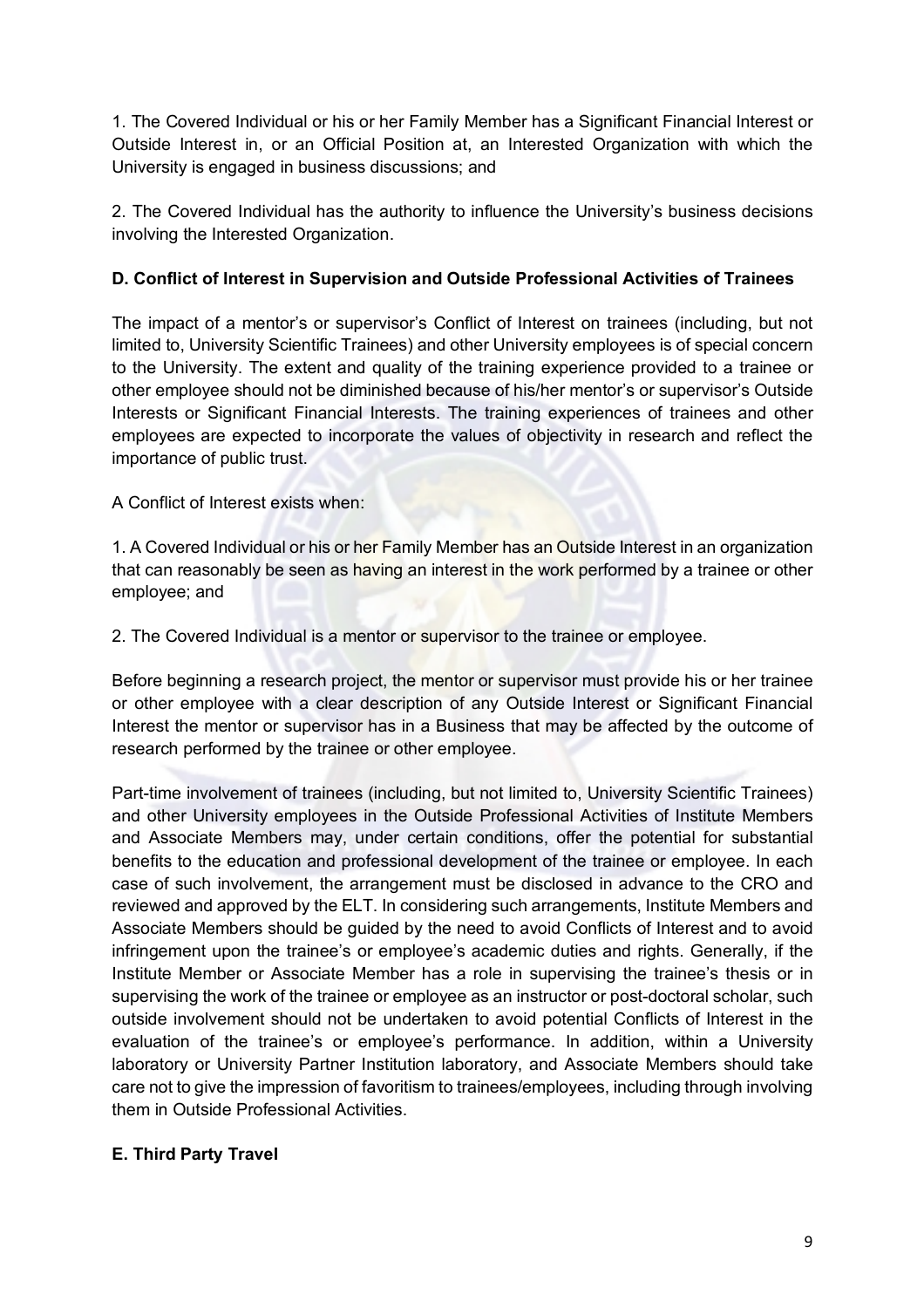Covered Individuals must disclose all Third Party Travel. Disclosure includes purpose of trip, sponsor/organizer, destination and duration.

# **F. Conflict of Commitment**

Each supervisor has primary responsibility to oversee Conflicts of Commitment. Covered Individuals have an obligation to disclose Outside Professional Activities and to comply with the Outside Professional Activity Time Allowance applicable to his or her position, in accordance with this policy and the Consulting Policy. As detailed in this policy and the Consulting Policy, approval is not required for general professional seminars, lectures or service on advisory committees or review panels for government or nonprofit organizations. Reimbursement of routine costs (accommodations, meals, travel and transportation) afforded regular participants are acceptable, as are honoraria at the level generally established for all speakers or presenters.

# **PROCEDURES**

# **How and When to Make Disclosures**

All Covered Individuals who have any Outside Interests or engage in any Outside Professional Activities have a responsibility to disclose those interests or activities as follows:

1. **At Time of Hire**. A Covered Individual must complete the Outside Activities Disclosure Form when he or she is hired or begins to use University facilities.

2. **Through the Annual Disclosure Process**. Covered Individuals are required to complete the Outside Activities Disclosure Form on an annual basis. Covered Individuals are notified annually by the University via email of this requirement.

3. **At Time of Acquisition of an Outside Interest or Upon Commencement of an Outside Activity**. Covered Individuals are required to update their Outside Activities Disclosure Form if they acquire a new Outside Interest or participate in a new Outside Professional Activity.

4. **As Part of Public Health Service and National Science Foundation Grants**. In compliance with federal regulations, Conflicts must be disclosed prior to submission of an application or proposal and addressed prior to receipt of federal grant funding. This policy also applies to subrecipients where the University is the prime institution granted an award. Principal Investigators (PIs) must submit a Principal Investigator Certification on Investigator Conflict of Interest for PHS and NSF Proposals. This process is managed by the University Office of Sponsored Research.

5. **As Part of the Grant Process Administered by the Scientific Planning and Allocation of Resources Committee (SPARC).** All PIs submitting proposals to SPARC must submit a Principal Investigator Certification on Investigator Conflict of Interest.

6. **In Public Forums**. Covered Individuals who submit works for publication, formally present research results or provide expert commentary on a subject must disclose any interest they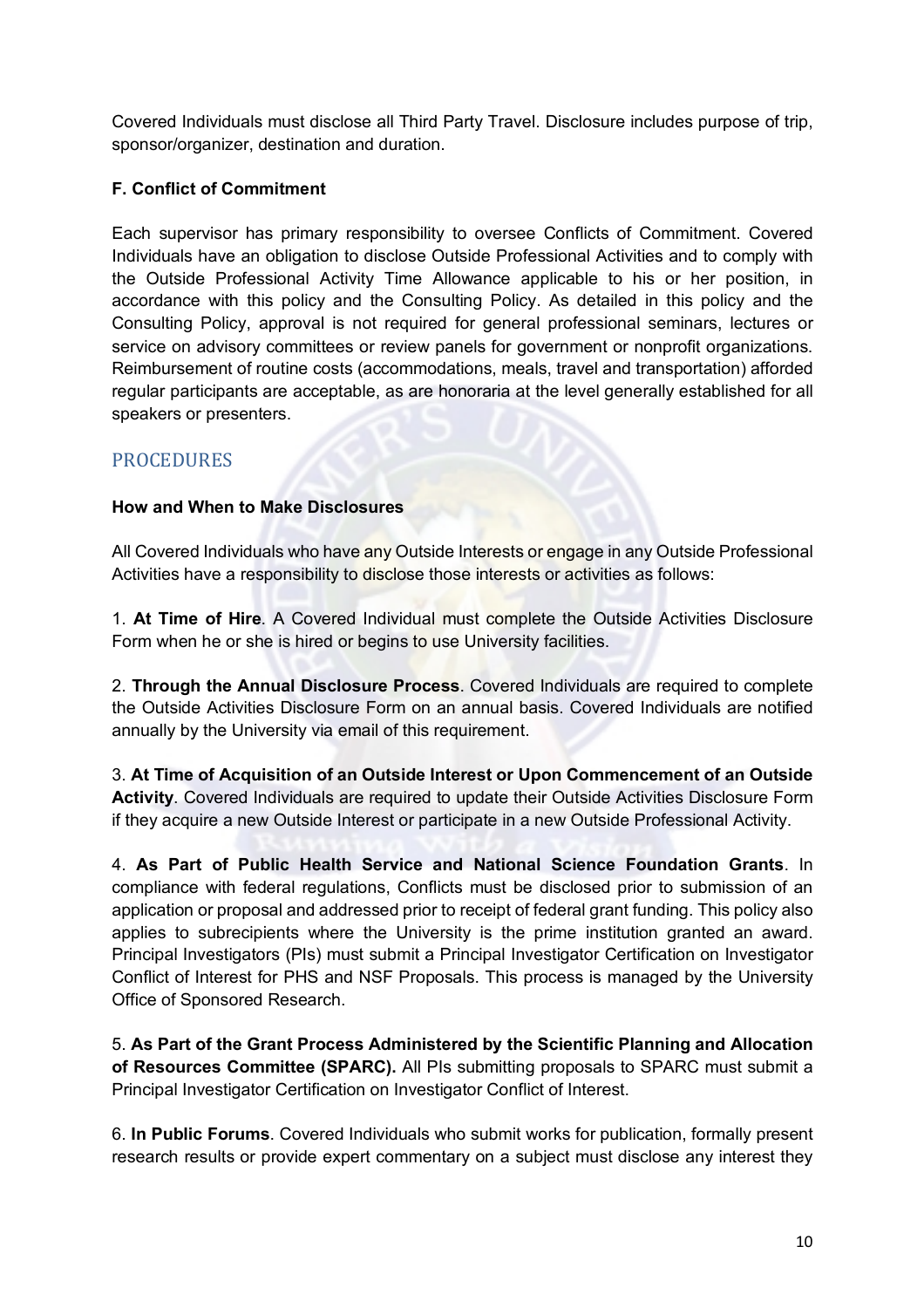hold in a Business that owns or has a contractual relationship related to the technology being reported or discussed or which sponsored the research being reported. Covered Individuals are also responsible for compliance with the disclosure rules of all other academic forums such as journals and professional associations.

7. **At the Time Purchasing Decisions are Made**. When a Covered Individual or Family Member has an Outside Interest in an organization that offers goods or services that the University purchases and the Covered Individual has the authority to influence business decisions involving the organization, the Covered Individual must disclose the Outside Interest at the time related business decisions are being made, must recuse him or herself from the decision-making process and the recusal must be documented.

8. **At the Time Hiring Decisions are Made**. When a Covered Individual has a personal or family relationship with a job candidate and the Covered Individual has the authority to influence the hiring decision of that candidate, the Covered Individual must disclose the relationship at the time hiring decisions are being made, must recuse him or herself from the decision-making process and the recusal must be documented.

9. **At the Time a Protocol is Submitted to an Institutional Review Board (IRB)**. All Institute Members, Associate Members and other University principal investigators will comply with the disclosure requirements of any of the IRBs reviewing work on behalf of the University. The University, in turn, will provide any such IRB with information regarding any management plan the Institute Member, Associate Member or other principal investigator is operating under. It will be the applicable IRB's decision to approve the research based on this information. The IRB of record will also inform the University if it determines that the management plan is inadequate.

Disclosure requirements are met when a Covered Individual has accurately completed, signed and filed the University Outside Activities Disclosure Form with the CRO and when the information on the form is current. The form is available at https://iwww.Universityinstitute.org/disclosure/. Paper versions are available through the Compliance Officer. **Associate Members may submit copies of comparable disclosures made at their home institution, in lieu of the Outside Activities Disclosure Form, as long as they contain substantially the same information as is required under this policy.** 

All Covered Individuals have a responsibility to respond fully and in a timely manner to inquiries from the CRO in connection with a disclosure under this policy. Failure to follow the certification and/or disclosure procedures may result in disciplinary action, including but not limited to limiting the Covered Individual's research privileges or termination of employment.

# **Review and Management of Conflict of Interest and Conflict of Commitment Disclosures**

### Objective Standard

The CRO will make a determination as to whether a Conflict of Interest or Conflict of Commitment exists based on the facts and circumstances surrounding the situation. A Conflict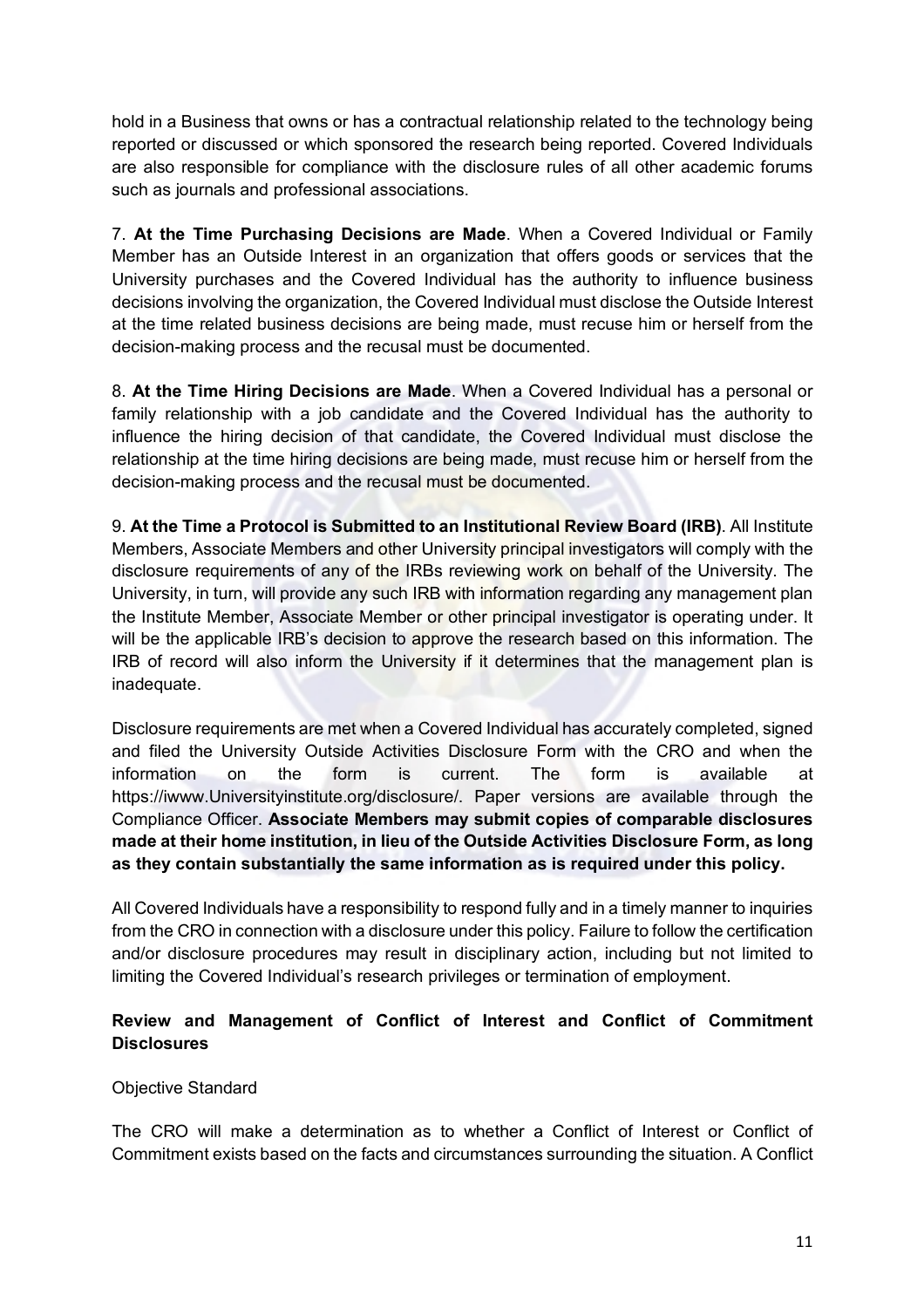of Interest or Conflict of Commitment depends on the situation, not on the character of the individual and the mere existence of a conflict does not necessarily imply wrongdoing. The paramount concern is proper disclosure in order to appropriately manage the situation and avoid any impermissible conflicts.

### **Other**

Any other situation in which a Covered Individual or his or her Family Member has an Outside Interest that has the potential to affect work the Covered Individual performs for the University must be reviewed by the CRO, including any other situation where the Covered Individual perceives that the interest could be in conflict, or appear to be in conflict, with his or her job duties.

In the case of an institutional Conflict of Interest concerning human subjects research, the IRB reviewing the research protocol is responsible for the management of the Conflict of Interest. The IRB may, from time to time, consult with the University's CRO and CAC with respect to such matter. It is the responsibility of Covered Individuals to comply with this policy and any policy set forth by the relevant IRB to determine the relatedness of any financial interest to any proposed human subjects research. Covered Individuals may consult with the CRO regarding any relatedness matter.

### **Disclosure Review and Reporting Obligations**

All disclosures shall be reviewed by the CRO in a timely and objective manner to determine if a conflict appears to exist. The CRO may call upon the Conflict Review Advisory Committee (CAC) and other internal and external advisors for advice in the review.

In the case of Sponsored Research, if a Conflict is identified, the CRO shall require any and all actions necessary to ensure that the Conflict found will be eliminated, reduced or otherwise appropriately managed, before funds are expended under an award (or within 60 days if the Conflict of Interest is identified after the initial report has been made under an award).

In those instances where federal funding is involved, the University will take any action required under federal law and/or regulation to notify the appropriate agency when any Conflict arises and provide assurance that appropriate steps have been taken to safeguard the research.

In those instances where a Covered Individual is the employee of a University Partner Institution, the Compliance Officer will notify the University Partner Institution that a Conflict appears to exist and identify the actions necessary to eliminate, reduce or otherwise appropriately manage the Conflict at the University.

# **Compliance and Follow-through**

All Covered Individuals shall promptly take such actions that may be determined by the CRO to manage, reduce or eliminate a Conflict of Interest or Conflict of Commitment or shall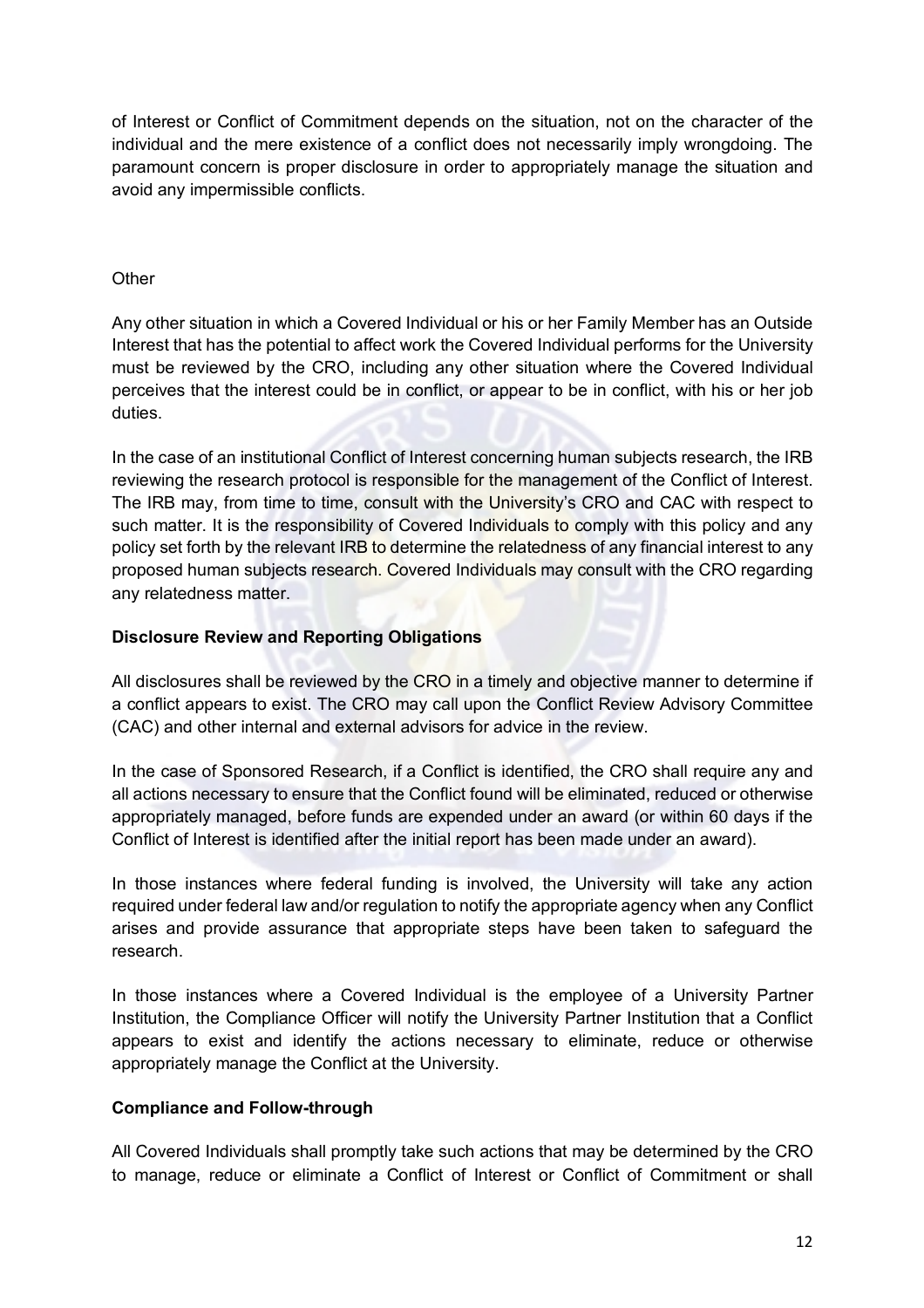otherwise eliminate the conflict. Where federal funding is involved, any Conflict shall be resolved by management, reduction or elimination of the Conflict, prior to the expenditure of federal funds. Possible management of the Conflict may include, but is not limited to, public disclosure of the Significant Financial Interest, monitoring of research by independent reviewers, modification of research plans, disqualification from participation in federally funded research, divestiture of the Significant Financial Interest and severance of relationships that created the Conflict. Subsequent to the first expenditure of funds under a federal award, all applicants receiving such an award shall (i) comply with disclosure requirements of this policy during the term of the award and (ii) promptly take such action imposed by the University to manage, reduce or eliminate any Conflict that arises during the term of the award or otherwise eliminate the Conflict.

Failure by a Covered Individual to complete the necessary forms or comply with a management plan may result in disciplinary action, including, without limitation, relinquishment of appointment as Fellowship or Associate Member of the University, limiting the individual's research privileges, reassignment, demotion and termination of employment.

# Review of CRO Decisions

Any determination and/or recommendation made by the CRO with respect to a Covered Individual is subject to review by the Director or by the Board of Directors or committee thereof, based on recommendation of the CAC.

# Subrecipient compliance

When working with a subrecipient, a written agreement will be put in place to clarify: (a) which organization's (prime awardee or subrecipient) FCOI policy will be followed, and, (b) in either case, clarify the timeline for disclosure and reporting. Note that the prime awardee is responsible for monitoring subrecipient's compliance with the Financial Conflict of Interest regulation, management plans, and for reporting all identified financial conflicts of interest.

# Record Retention

Records of all disclosures and University actions under this policy will be maintained for at least three (3) years, or as otherwise required by federal regulations.

# Public Accessibility

As required by PHS regulation, the University's FCOI policy will be made accessible on ACEGID's website (or any other unit of the University that receives PHS funded grants). If a PHS-funded investigator holds financial interests that are determined to be FCOI, as required by PHS regulation, these will also be posted on the web site, as follows:

- 1. Include the minimum elements required by the regulation;
- 2. Update within sixty (60) days of a newly identified FCOI;
- 3. Update annually; and
- 4. Remain available for three (3) years.